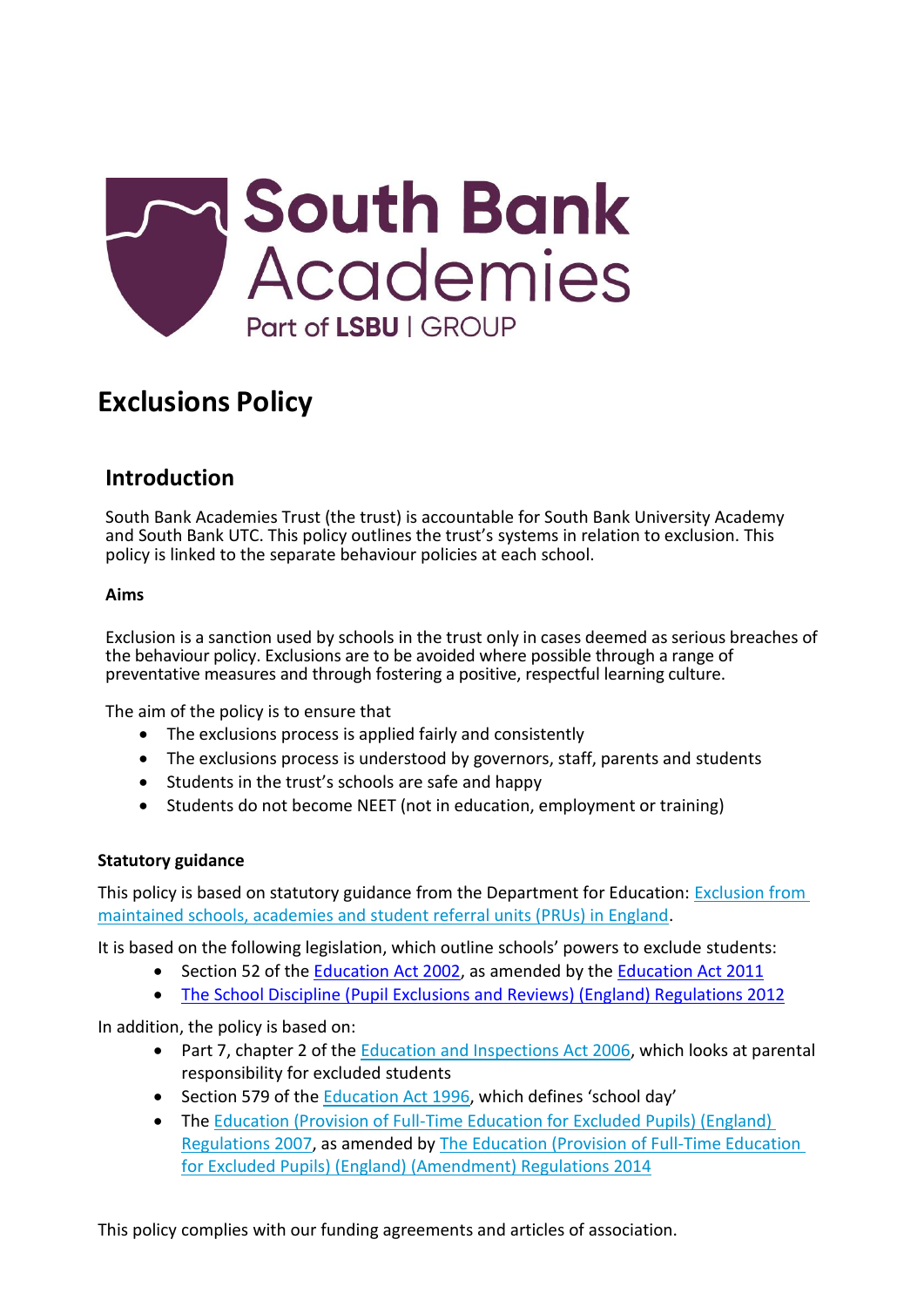#### **The decision to exclude**

In conjunction with the behaviour policy, the decision to recommend a student for fixed-term or permanent exclusion will be taken in the following circumstances:

- In response to a serious breach of the behaviour policy, beyond that which wouldresult in an internal sanction;
- If allowing the student to remain in the school would seriously harm the education or welfare of the student or others in the school community.

The trust is aware that off-rolling is unlawful and will ensure that this practice does not take place in its schools. Ofsted defines off-rolling as:

"…the practice of removing a pupil from the school roll without a formal, permanent exclusion or by encouraging a parent to remove their child from the school roll, when the removal is primarily in the interests of the school rather than in the best interests of the pupil."

Before any decision to exclude is made the Principal will consider the evidence including the views of parties involved, mitigating circumstances, protected characteristics and whether the student has SEND.

The trust regularly monitors the number of fixed term exclusions to ensure that no group of students isunfairly disadvantaged through their use and that any underlying needs of individuals are being fully met.

#### **Responsibility for Exclusion**

A fixed term exclusion from the school can only be authorised by the Principal. If the Principal is not available to authorise the exclusion the Executive Principal should be consulted, or a decision deferred until the opportunity for authorisation is available. In the case of a Permanent Exclusion this can only be authorised by the Principal and should be doneafter consulting the Chair of the School Advisory Board, although the final decision rests with the Principal.

#### **Causes for Exclusion**

Exclusion, whether internal, fixed term or permanent, may be used for any of the following, all of which constitute examples of unacceptable conduct and are infringements of the schools' behaviour policies.

- Actions which put the student or others in danger
- Verbal abuse to staff and others
- Verbal abuse to students
- Physical abuse to/attack on staff
- Physical abuse to/attack on students
- Bullying of any form including cyber, homophobic and racist bullying
- Indecent behaviour
- Damage to property
- Misuse and/or possession of illegal drugs
- Misuse and/or of other substances
- Theft
- Serious actual or threatened violence against another student or a member of staff
- Sexual harassment, abuse or assault
- Supplying an illegal drug
- Carrying an offensive weapon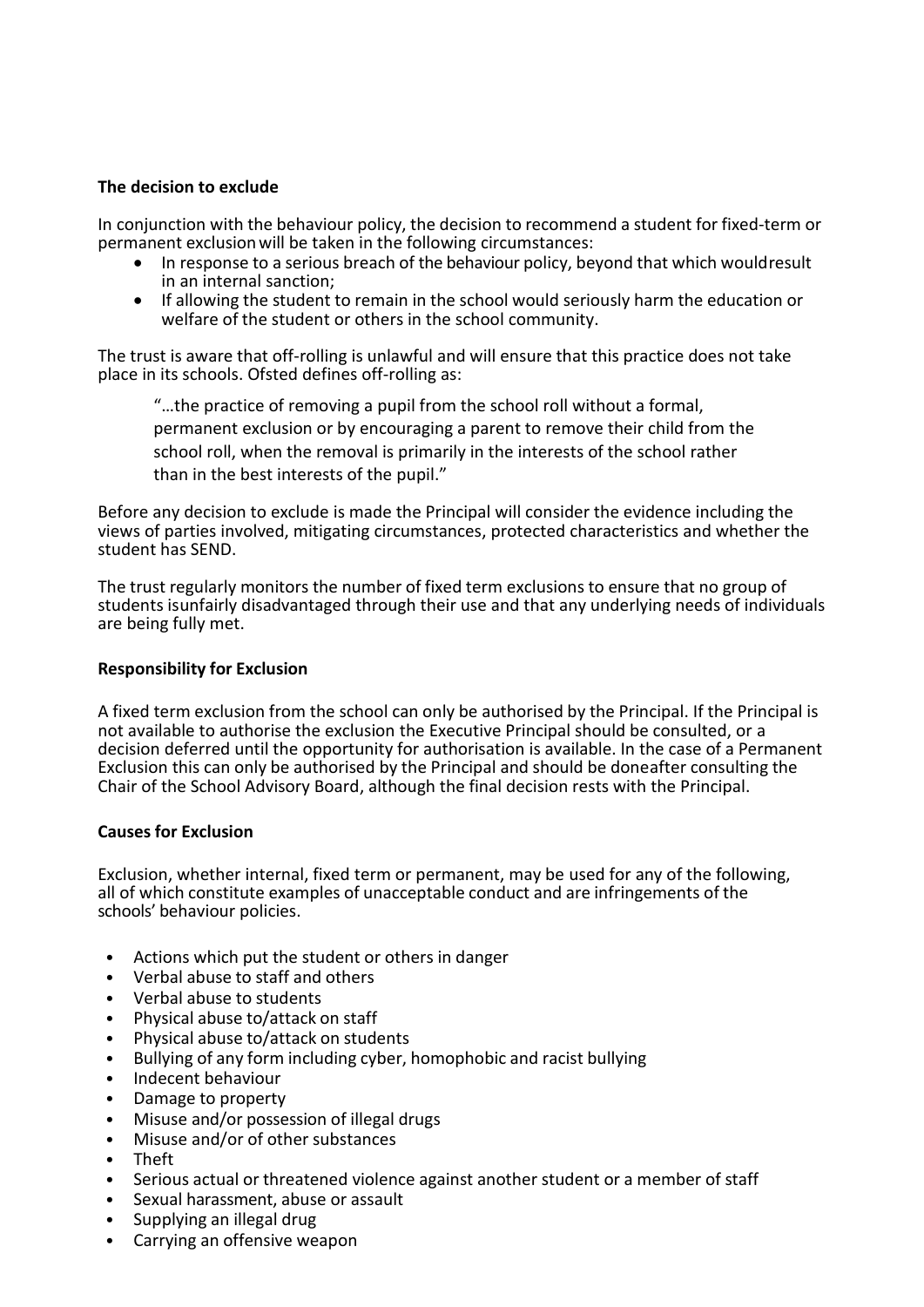- Arson
- Serious breaches of health and safety rules
- Unacceptable behaviour which has previously been reported and for which sanctions and other interventions have not been successful in modifying the student's behaviour
- Behaviour which persistently breaches rules, norms and expectations
- Behaviour outside school which is illegal or may bring the school into disrepute

This is not an exhaustive list and there may be other situations where the Principal makes the judgment that exclusion is an appropriate sanction.

# **Notification of an Exclusion**

An appropriate member of staff will provide the following information, in writing, to the parents/carers of an excluded student:

- The reason(s) for the exclusion
- The length of a fixed-term exclusion or, for a permanent exclusion, the fact that it is permanent
- Information about parents/carers' right to make representations about the exclusion to the governing board and how the student may be involved in this
- How any representations should be made
- Where there is a legal requirement for the governing board to meet to consider the reinstatement of a student, and that parents/carers have a right to attend a meeting, be represented at a meeting (at their own expense) and to bring a friend

An appropriate member of staff will also notify parents/carers by the end of the afternoon session on the day their child is excluded that for the first 5 school days of an exclusion, or until the start date of any alternative provision where this is earlier, parents/carers are legally required to ensure that their child is not present in a public place during school hours without a good reason. Parents/carers may be given a fixed penalty notice or prosecuted if they fail to do this.

# **Alternative provision**

If alternative provision is being arranged, the following information will be included when notifying parents/carers of an exclusion:

- The start date for any provision of full-time education that has been arranged
- The start and finish times of any such provision, including the times for morning and afternoon sessions, where relevant
- The address at which the provision will take place
- Any information required by the student to identify the person they should report to on the first day

Where this information on alternative provision is not reasonably ascertainable by the end of the afternoon session, it may be provided in a subsequent notice, but it will be provided no later than 48 hours before the provision is due to start. The only exception to this is where alternative provision is to be provided before the sixth day of an exclusion, in which case the information can be provided with less than 48 hours' notice with parents/carers' consent.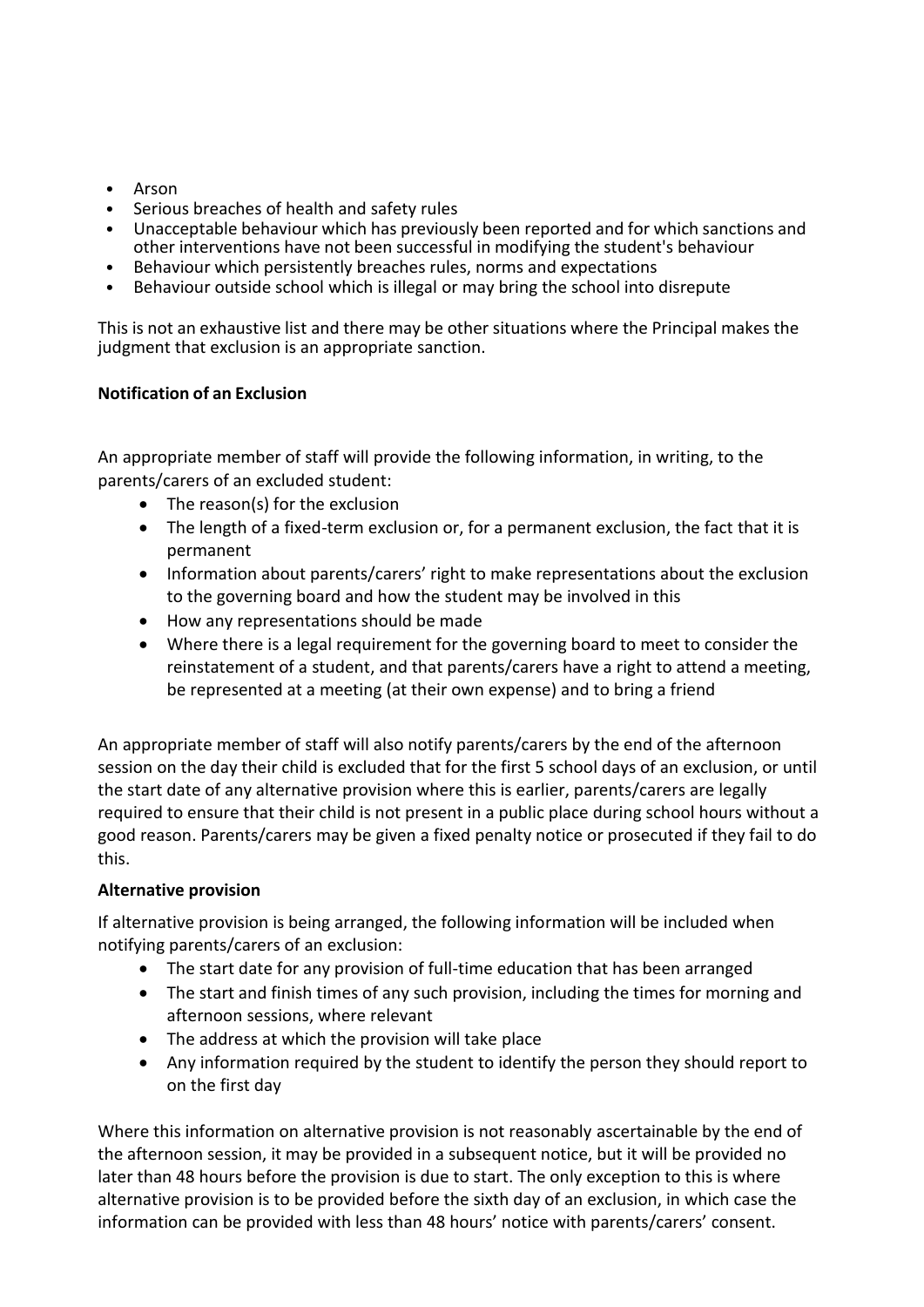### **Informing the governing board and local authority**

The Principal will immediately notify the chair of the School Advisory Board, the Executive Principal and the local authority (LA) of:

- A permanent exclusion, including when a fixed-period exclusion is followed by a decision to permanently exclude a student
- Exclusions which would result in the student being excluded for more than 5 school days (or more than 10 lunchtimes) in a term
- Exclusions which would result in the student missing a public examination

Relevant local authorities:

### South Bank University Academy – Southwark

### South Bank UTC - Lambeth

For a permanent exclusion, if the student lives outside the LA in which the school is located, the Principal will also immediately inform the student's 'home authority' of the exclusion and the reasons for it without delay. Before a permanent exclusion is considered, a 'Managed Move' may be explored in the first instance, if appropriate.

For all other exclusions, the Principal will notify the governing board and LA once a term and as required by the trust executive.

A student who has been excluded will have the reason for her/his exclusion explained to them by an appropriate member of staff so that they understand the nature of their misbehaviour.

#### **Students returning from fixed term exclusion**

All students returning from fixed term exclusion are required to attend a reintegration meeting, accompanied by a parent or carer. This meeting will seek to establish practical ways in which furtherexclusion can be avoided and behaviour modified to acceptable standards in partnership between student, parent or carer, support staff as appropriate and the school.

In some incidents, on the return from a fixed term exclusion, students will be required to be introduced back into their normal lessons during a phased integration.

#### **The role of the governing board**

Responsibilities regarding exclusions are delegated to representatives of the School Advisory Boards at South Bank Academies, who will form an exclusions committee as required. This may be constituted by board members on other SBA schools, or by trustees. The committee has a duty to consider exclusions (see **Considering the reinstatement of a student** below).

Within 14 days of receipt of a request, the governing board through the Principal or Executive Principal will provide the secretary of state with information about any exclusions in the last 12 months.

For a fixed-period exclusion of more than 5 school days, the governing board through the Principal or Executive Principal will arrange suitable full-time education for the student. This provision will begin no later than the sixth day of the exclusion. Provision does not have to be arranged for students in the final year of compulsory education who do not have any further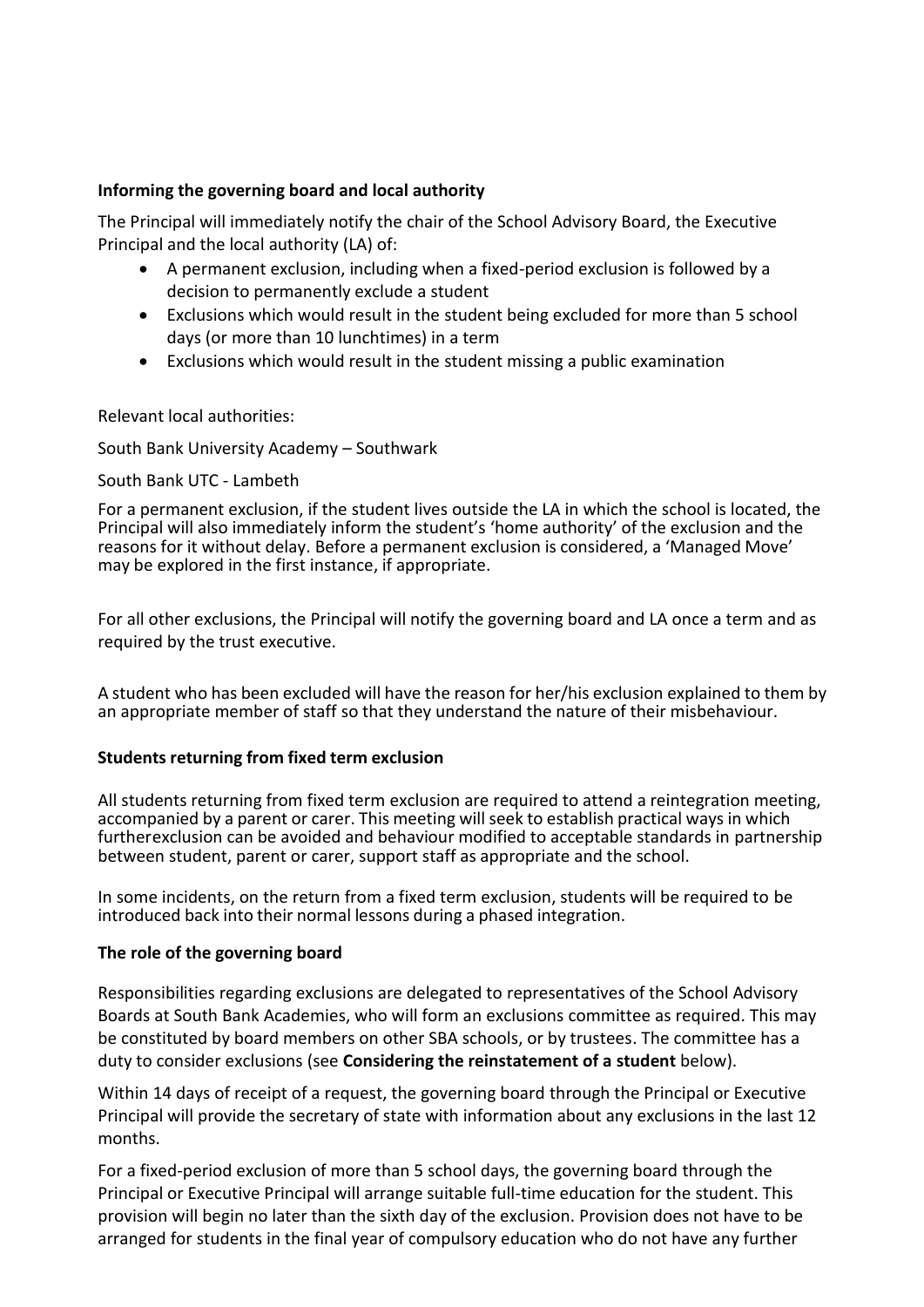public examinations to sit.

For permanent exclusions, the LA is responsible for arranging suitable full-time education to begin no later than the sixth day of the exclusion.

# **Considering the reinstatement of a student**

The exclusions committee will consider the reinstatement of an excluded student within 15 school days of receiving the notice of the exclusion if:

- The exclusion is permanent
- It is a fixed-term exclusion which would bring the student's total number of school days of exclusion to more than 15 in a term
- It would result in a student missing a public examination or national curriculum test

If requested to do so by parents/carers, the committee will consider the reinstatement of an excluded student within 50 school days of receiving notice of the exclusion if the student would be excluded from school for more than 5 school days, but less than 15, in a single term.

Where an exclusion would result in a student missing a public examination, the committee will consider the reinstatement of the student before the date of the examination. If this is not practicable, the committee will consider the exclusion and decide whether or not to reinstate the student.

In all cases where a committee meeting is convened, [statutory guidance](https://assets.publishing.service.gov.uk/government/uploads/system/uploads/attachment_data/file/921405/20170831_Exclusion_Stat_guidance_Web_version.pdf) will be followed in full.

The committee can either:

- Decline to reinstate the student, or
- Direct the reinstatement of the student immediately, or on a particular date

In reaching a decision, the committee will consider whether the exclusion was lawful, reasonable and procedurally fair and whether the Principal followed their legal duties. They will decide whether or not a fact is true 'on the balance of probabilities', which differs from the criminal standard of 'beyond reasonable doubt', as well as any evidence that was presented in relation to the decision to exclude.

Minutes will be taken of the meeting, and a record of evidence considered kept. The outcome will also be recorded on the student's educational record. The committee will notify, in writing, the Principal, parents/carers and the LA of its decision, along with reasons for its decision, without delay.

Where an exclusion is permanent, the committee's decision will also include the following:

- The fact that it is permanent
- Notice of parents' right to ask for the decision to be reviewed by an independent review panel, and:
	- The date by which an application for an independent review must be made
	- The name and address to whom an application for a review should be submitted
	- That any application should set out the grounds on which it is being made and that, where appropriate, reference to how the student's SEND are considered to be relevant to the exclusion
	- That, regardless of whether the excluded student has recognised SEND, parents have a right to require the trust to appoint an SEND expert to attend the review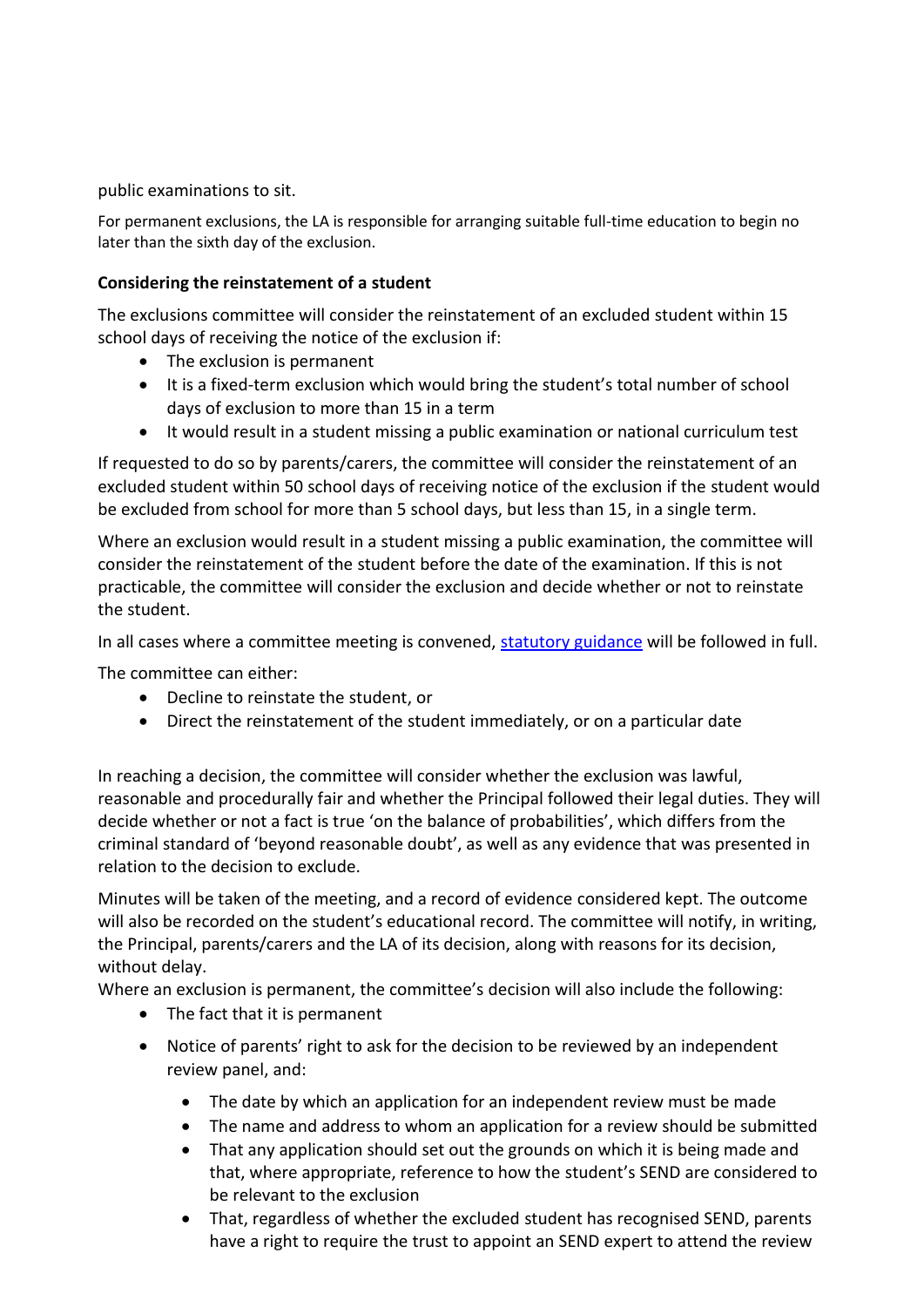- Details of the role of the SEND expert and that there would be no cost to parents for this appointment
- That parents must make clear if they wish for an SEND expert to be appointed in any application for a review
- That parents may, at their own expense, appoint someone to make written and/or oral representations to the panel, and parents may also bring a friend to the review
- That if parents believe that the exclusion has occurred as a result of discrimination, they may make a claim under the Equality Act 2010 to the firsttier tribunal (special educational needs and disability), in the case of disability discrimination, or the county court, in the case of other forms of discrimination. A claim of discrimination made under these routes should be lodged within 6 months of the date on which the discrimination is alleged to have taken place

# **Independent review**

If parents apply for an independent review, the trust will arrange for an independent panel to review the decision of the governing board not to reinstate a permanently excluded student.

Applications for an independent review must be made within 15 school days of notice being given to the parents by the trust of its decision to not reinstate a student.

A panel of 3 or 5 members will be constituted with representatives from each of the categories below. Where a 5-member panel is constituted, 2 members will come from the school governors category and 2 members will come from the headteacher category.

- A lay member to chair the panel who has not worked in any school in a paid capacity, disregarding any experience as a school governor or volunteer
- School governors who have served as a governor for at least 12 consecutive months in the last 5 years, provided they have not been teachers or headteachers during this time
- Headteachers or individuals who have been a headteacher within the last 5 years

A person may not serve as a member of a review panel if they:

- Are a member or trustee of the trust or School Advisory Board of the excluding school
- Are the headteacher of the excluding school, or have held this position in the last 5 years
- Are an employee of the trust or the governing board, of the excluding school (unless they are employed as a headteacher at another school)
- Have, or at any time have had, any connection with the trust, school, governing board, parents or student, or the incident leading to the exclusion, which might reasonably be taken to raise doubts about their impartiality
- Have not had the required training within the last 2 years (see appendix 1 for what training must cover)

A clerk will be appointed to the panel.

The independent panel will decide one of the following:

- Uphold the governing board's decision
- Recommend that the governing board reconsiders reinstatement
- Quash the governing board's decision and direct that they reconsider reinstatement (only when the decision is judged to be flawed)